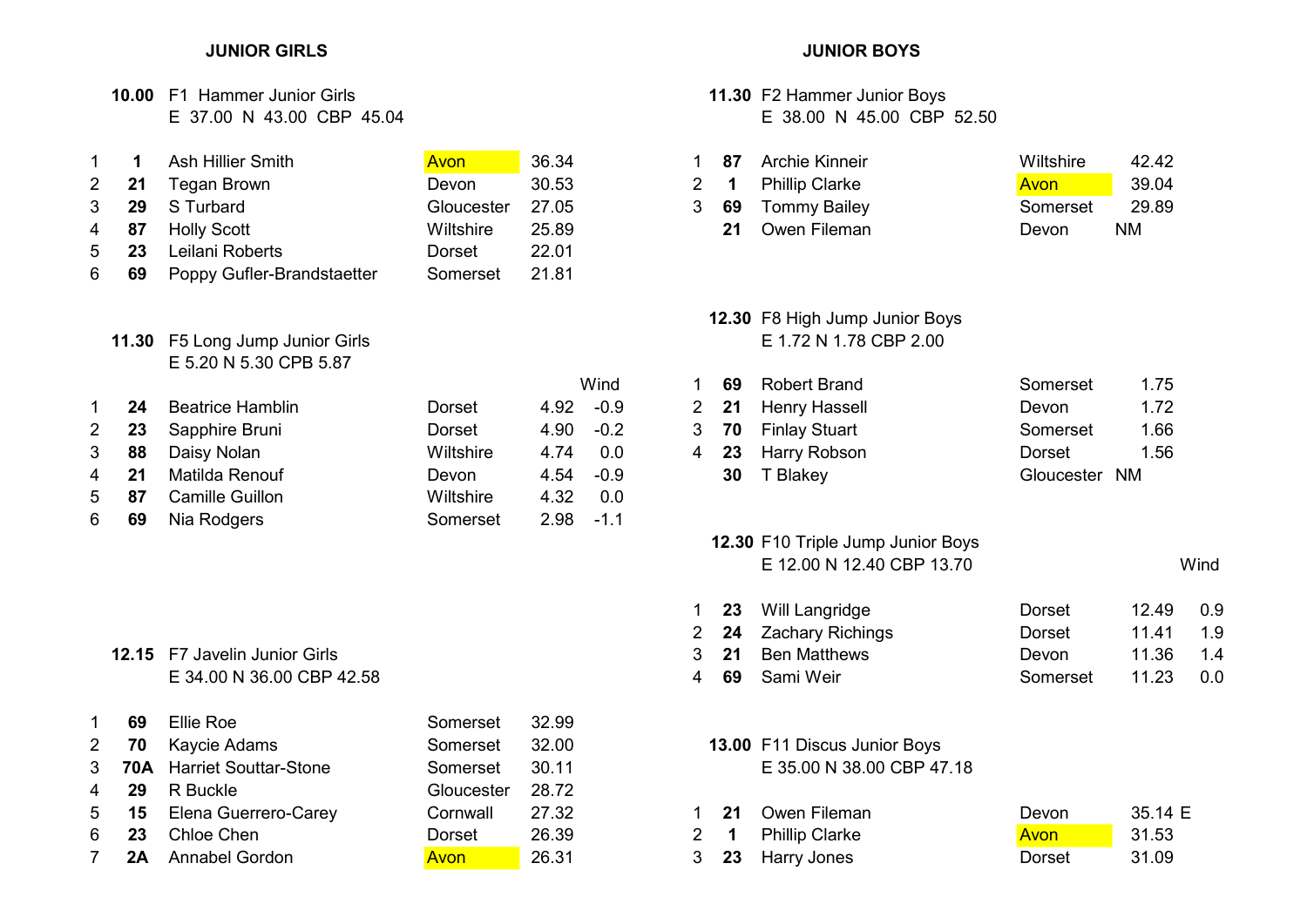|                  | $\overline{2}$ | Rula Francis          | <b>Avon</b> | 26.09 | 4 |    | 69 Tommy Bailey         | Somerset | 29.15 |
|------------------|----------------|-----------------------|-------------|-------|---|----|-------------------------|----------|-------|
|                  |                | Flora Thomson         | Avon        | 24.69 | 5 | 23 | <b>Harrison Staples</b> | Dorset   | 26.43 |
| 10               | 88             | Jemima Walters        | Wiltshire   | 24.58 |   |    |                         |          |       |
|                  | 87             | <b>Amelie Reivers</b> | Wiltshire   | 24.44 |   |    |                         |          |       |
| 12 <sup>12</sup> | 21             | Becky Milliner        | Devon       | 22.18 |   |    |                         |          |       |
|                  |                |                       |             |       |   |    | $\overline{18.88.71}$   |          |       |

## 13.30 F14 Shot Junior Girls E 10.60 N 11.20 CBP 13.27

| 1              | 69    | Zoe Allen                        | Somerset   | 11.07 E | 2 | 87           | James White                      | Wiltshire   | 5.89 E    |  |
|----------------|-------|----------------------------------|------------|---------|---|--------------|----------------------------------|-------------|-----------|--|
| 2              | 1     | Holly Bagnowiec                  | Avon       | 10.50   | 3 | 1            | Mata Barisauskas                 | Avon        | 5.84 E    |  |
| 3              | 15    | Erin Buzza                       | Cornwall   | 10.04   |   |              | Best legal 5.69 +0.0             |             |           |  |
| 4              | 30    | <b>Ruby Corbin</b>               | Gloucester | 9.00    | 4 | 21           | <b>Ruben Ganfield</b>            | Devon       | 5.27      |  |
| 5              | 23    | Lucy Lucas                       | Dorset     | 8.51    |   | 69           | Will Zrupko Somogyi              | Somerset    | <b>NJ</b> |  |
| 6              | 21    | <b>Tegan Brown</b>               | Devon      | 8.20    |   |              |                                  |             |           |  |
| $\overline{7}$ | 29    | P Abercrombie                    | Gloucester | 7.89    |   |              |                                  |             |           |  |
| 8              | 87    | <b>Charlotte Bell</b>            | Wiltshire  | 7.38    |   |              |                                  |             |           |  |
|                | 14.30 | F15 Pole Vault Junior Girls      |            |         |   |              | 13.30 F14A Shot Junior Boys      |             |           |  |
|                |       | E 2.70 N 3.00 CBP 3.35           |            |         |   |              | E 12.30 N 13.30 CBP 15.44        |             |           |  |
| $\mathbf 1$    | 24    | Daisy Tyndall                    | Dorset     | 2.30    |   | 1            | <b>Owen Garrett</b>              | <b>Avon</b> | 12.30 E   |  |
| 2              | 87    | <b>Jess Howard</b>               | Wiltshire  | 2.20    | 2 | 29           | D Slater                         | Gloucester  | 11.30     |  |
| 3              | 23    | Arisa Burgess                    | Dorset     | No Ht   | 3 | 21           | Diego Lerro                      | Devon       | 11.17     |  |
|                |       |                                  |            |         | 4 | 88           | <b>Charlie Dawe</b>              | Wiltshire   | 10.69     |  |
|                |       |                                  |            |         | 5 | 87           | <b>Ted Hiscock</b>               | Wiltshire   | 9.52      |  |
|                |       |                                  |            |         | 6 | 23           | Harry Cox                        | Dorset      | 9.37      |  |
|                |       |                                  |            |         |   | 69           | Rory Micklethwaite               | Somerset    | 9.05      |  |
|                |       | 14.30 F16 High Jump Junior Girls |            |         |   |              |                                  |             |           |  |
|                |       | E 1.59 N 1.65 CBP 1.71           |            |         |   | $\mathbf{2}$ | <b>Chrishawn Lewis</b>           | Avon        | <b>NM</b> |  |
| 1              | 29    | I Pain                           | Gloucester | 1.50    |   |              | 14.30 F15 Pole Vault Junior Boys |             |           |  |
| 2              | 69    | Maeve Murray                     | Somerset   | 1.45    |   |              | E 3.00 N 3.30 CBP 3.80           |             |           |  |
| 3              | 16    | <b>Amelie Cartwright</b>         | Cornwall   | 1.45    |   |              |                                  |             |           |  |

16.30 F27 Discus Junior Girls **2 20 Access 12 23** Harry Jones 2 23 Dorset 2.50

| Õ.             |    | Ruia Francis                | AVON       | 20.UY   | 4 | ່ຽງ | <b>TOMMIN Balley</b>            | Somerset  | 29. IO |      |
|----------------|----|-----------------------------|------------|---------|---|-----|---------------------------------|-----------|--------|------|
| 9              |    | Flora Thomson               | Avon       | 24.69   | 5 | 23  | <b>Harrison Staples</b>         | Dorset    | 26.43  |      |
| 10             | 88 | Jemima Walters              | Wiltshire  | 24.58   |   |     |                                 |           |        |      |
|                | 87 | <b>Amelie Reivers</b>       | Wiltshire  | 24.44   |   |     |                                 |           |        |      |
| $\overline{2}$ | 21 | <b>Becky Milliner</b>       | Devon      | 22.18   |   |     |                                 |           |        |      |
|                |    |                             |            |         |   |     | 13.00 F12 Long Jump Junior Boys |           |        |      |
|                |    |                             |            |         |   |     | E 5.80 N 5.95 CBP 6.47          |           |        | Wind |
|                |    | 13.30 F14 Shot Junior Girls |            |         |   |     |                                 |           |        |      |
|                |    | E 10.60 N 11.20 CBP 13.27   |            |         |   | 23  | <b>Will Lauder</b>              | Dorset    | 6.26 E | 2.3  |
|                |    |                             |            |         |   |     | Best legal $56.03$ Wind $+1.7$  |           |        |      |
|                | 69 | Zoe Allen                   | Somerset   | 11.07 E | 2 | 87  | James White                     | Wiltshire | 5.89 E | 1.7  |
| 2              |    | <b>Holly Bagnowiec</b>      | Avon       | 10.50   | 3 | 1   | Mata Barisauskas                | Avon      | 5.84 E | 2.7  |
| 3.             | 15 | Erin Buzza                  | Cornwall   | 10.04   |   |     | Best legal 5.69 +0.0            |           |        |      |
| 4              | 30 | <b>Ruby Corbin</b>          | Gloucester | 9.00    | 4 | 21  | <b>Ruben Ganfield</b>           | Devon     | 5.27   | 0.9  |
| 5              | 23 | Lucy Lucas                  | Dorset     | 8.51    |   | 69  | Will Zrupko Somogyi             | Somerset  | NJ     | 0.9  |
|                |    |                             |            |         |   |     |                                 |           |        |      |

## 13.30 F14A Shot Junior Boys E 12.30 N 13.30 CBP 15.44

| Daisy Tyndall              | <b>Dorset</b> | 2.30  |                |    | <b>Owen Garrett</b>              | Avon       | 12.30 E   |
|----------------------------|---------------|-------|----------------|----|----------------------------------|------------|-----------|
| <b>Jess Howard</b>         | Wiltshire     | 2.20  | $\overline{2}$ | 29 | D Slater                         | Gloucester | 11.30     |
| Arisa Burgess              | Dorset        | No Ht | 3              | 21 | Diego Lerro                      | Devon      | 11.17     |
|                            |               |       | 4              | 88 | <b>Charlie Dawe</b>              | Wiltshire  | 10.69     |
|                            |               |       | 5.             | 87 | <b>Ted Hiscock</b>               | Wiltshire  | 9.52      |
|                            |               |       | 6              | 23 | Harry Cox                        | Dorset     | 9.37      |
|                            |               |       |                | 69 | <b>Rory Micklethwaite</b>        | Somerset   | 9.05      |
| F16 High Jump Junior Girls |               |       |                |    |                                  |            |           |
| E 1.59 N 1.65 CBP 1.71     |               |       |                |    | <b>Chrishawn Lewis</b>           | Avon       | <b>NM</b> |
| I Pain                     | Gloucester    | 1.50  |                |    | 14.30 F15 Pole Vault Junior Boys |            |           |
| Maeve Murray               | Somerset      | 1.45  |                |    | E 3.00 N 3.30 CBP 3.80           |            |           |
| Amelie Cartwright          | Cornwall      | 1.45  |                |    |                                  |            |           |
|                            |               |       |                | 87 | <b>Oliver Armstrong-Froom</b>    | Wiltshire  | 2.60      |
|                            |               |       |                |    |                                  |            |           |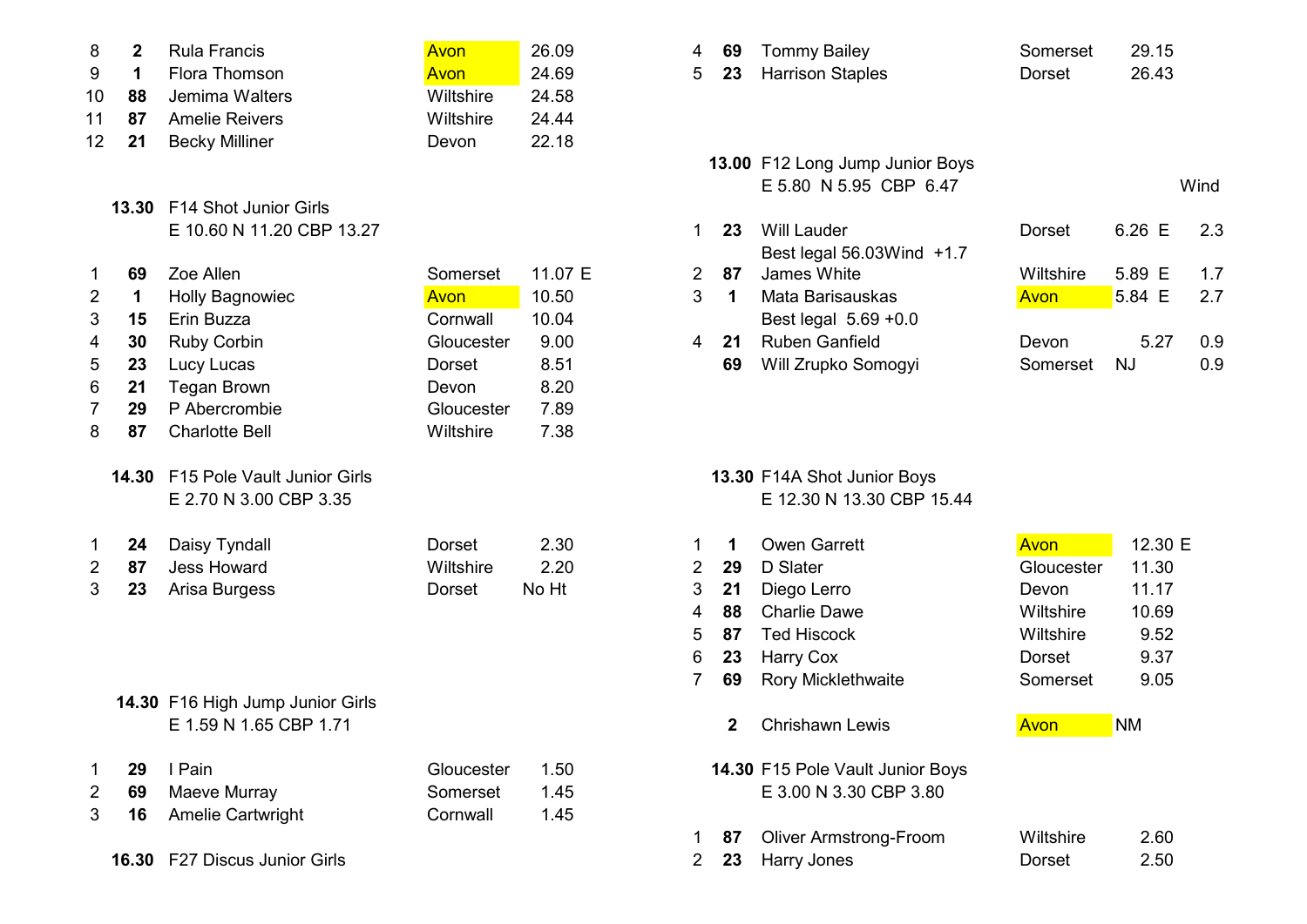## E27.00 N 30.00 CBP 35.85 3 69 Ethan Clark Somerset 2.30

|  | 1 87 Kaitlin Miller  | Wiltshire $30.19 \mathrm{E}$ |       |
|--|----------------------|------------------------------|-------|
|  | 2 29 A Katanyutanon  | Gloucester 23.23             |       |
|  | 3 21 Orla White      | Devon                        | 21.29 |
|  | 4 23 Leilani Roberts | Dorset                       | 21 12 |
|  | 5 69 Lola Read       | Somercet 10.27               |       |

## 15.30 F24 Javelin Junior Boys E 44.00 N 47.00 CBP 59.58

| 5 | 69 | Lola Read | Somerset | 19.27 |    |                | <b>Owen Garrett</b>  | Avon          | 44.20 E |
|---|----|-----------|----------|-------|----|----------------|----------------------|---------------|---------|
|   |    |           |          |       |    |                | 2 30A H Watson       | Gloucs        | 41.60   |
|   |    |           |          |       | 3  | 30             | C Mason              | Gloucs        | 41.29   |
|   |    |           |          |       |    | 4 21           | <b>Charlie Hill</b>  | Devon         | 38.92   |
|   |    |           |          |       | 5  | -87            | <b>Ted Hiscock</b>   | Wiltshire     | 37.98   |
|   |    |           |          |       | 6  | $\overline{2}$ | Owen Boon            | Avon          | 35.68   |
|   |    |           |          |       |    | 29             | D Slater             | <b>Gloucs</b> | 35.48   |
|   |    |           |          |       | 8  | 69             | Sebastian Lutoborski | Somerset      | 35.13   |
|   |    |           |          |       | 9  | 23             | Alexander Meadway    | Dorset        | 35.08   |
|   |    |           |          |       | 10 | 88             | <b>Rafe Smith</b>    | Wiltshire     | 32.87   |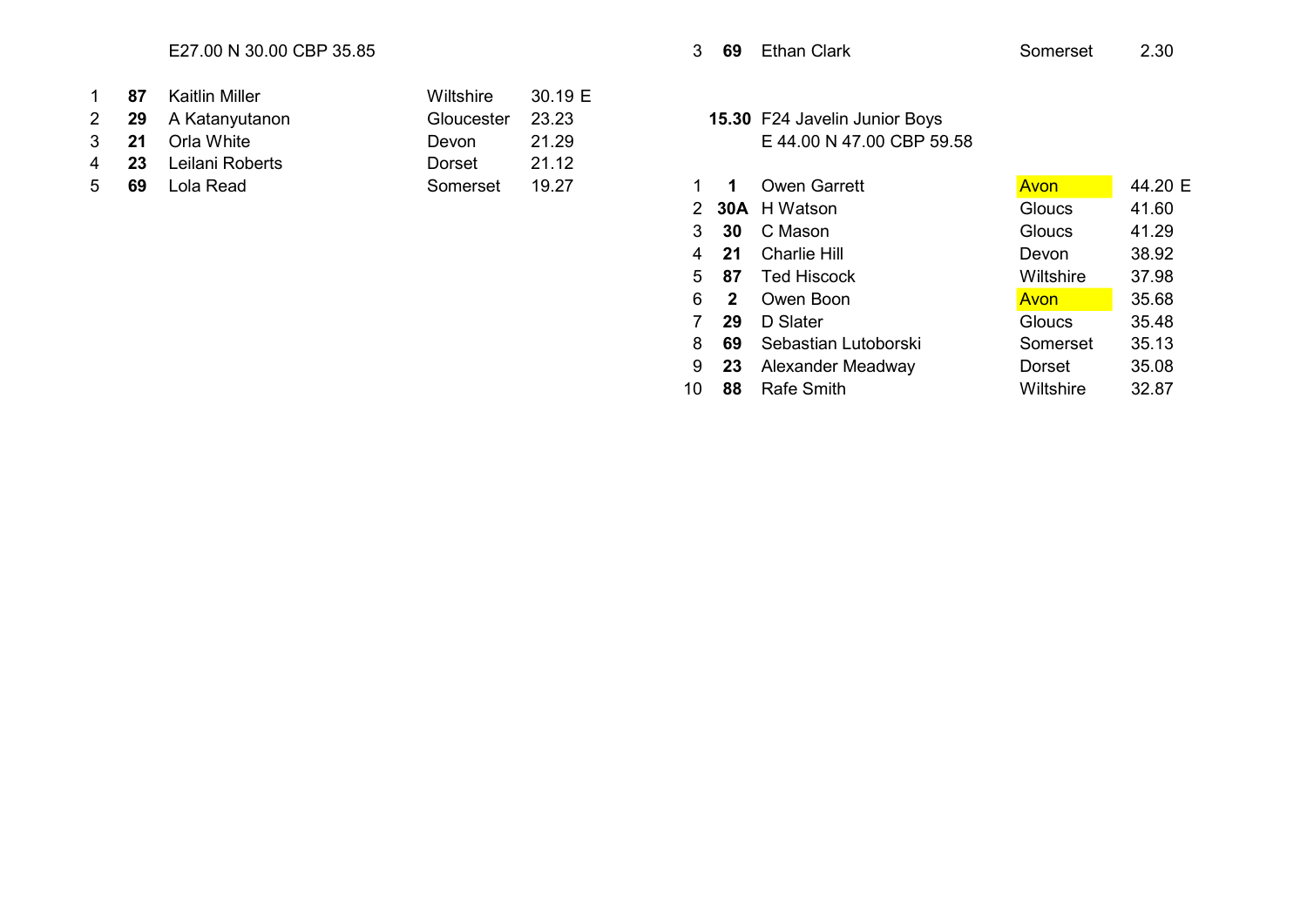# F1A Hammer Inter Girls F1A Hammer Inter Boys

# 5 15 Hannah Clemo Cornwall 39.38 5 6 23 Mariah Marshall **Dorset** 24.56 7 69 Eve Rowe Somerset 18.78

## 11.30 F3 High Jump Inter Girls Wind<br>E 1.65 N 1.71 CBP 1.77 E 6.40 N 6.80 CBP 7.02 E 1.65 N 1.71 CBP 1.77

| 1               | 15              | Kim Knight               | Cornwall   | 1.65 | 23 | Harry Woods              |
|-----------------|-----------------|--------------------------|------------|------|----|--------------------------|
| $2^{\circ}$     | 69              | Venetia Mahony           | Somerset   | 1.65 | 21 | Linus Emuna              |
|                 |                 | 3 <b>2A</b> Ciara Galvin | Avon       | 1.54 | 24 | <b>Matthew Peters</b>    |
|                 | 4 87            | Sarah Kluth              | Wiltshire  | 1.54 | 69 | <b>Toby Wright</b>       |
|                 | 5 <sub>23</sub> | Megan Mowbray            | Dorset     | 1.49 |    | Best Legal 5.55 wind 0.6 |
|                 | 6 88            | Livvy Hewlett            | Wiltshire  | 1.49 | 15 | Sawyer Wragg             |
| $7\overline{ }$ | $\mathbf 1$     | Ruby Donaldson           | Avon       | 1.49 |    | Best Legal 5.55 wind 0.0 |
| 8               | 29              | L Scott                  | Gloucester | 1.49 |    |                          |
| 9               | $\mathbf{2}$    | <b>Emily Jones</b>       | Avon       | 1.44 |    |                          |

21 Isobelle Beer Devon No ht

## 11.30 F6 Shot Inter Girls

E 11.60 N 12.70 CBP 13.90 1 30A L Tutcher 37.78 20

## 1 69 Amalia Bonito Somerset 1q2.31 3 2 21 Eden Robinson **Devon** 11.28 4 21 Mathew Thompson Devon 33.33 3 22 Isabella Peyton-Jones Devon 10.88 5

# Gloucester 1.49

# 48.00 N 53.00 CBP 58.22 E49.00 N 56.00 CBP 63.60

| $1 \quad 21$ | Phoebe Milburn        | Devon    | 50.33 E |             | 87 | Adam Merrett     | Wiltshire  | 45.61     |
|--------------|-----------------------|----------|---------|-------------|----|------------------|------------|-----------|
| $2 \quad 22$ | Louisa Hess           | Devon    | 44.59   | $2 \, 30$   |    | L Tutcher        | Gloucester | 45.24     |
|              | 3 22A Hannah Walker   | Devon    | 41.84   | 3 29        |    | B Dickinson      | Gloucester | 43.83     |
|              | 4 1 Felicity Whiteway | Avon     | 41.21   | 4 69        |    | Leathan Jennings | Somerset   | 37.69     |
|              | 5 15 Hannah Clemo     | Cornwall | 39.38   | $5\quad 21$ |    | Jim Turner       | Devon      | 21.81     |
| 6 23         | Mariah Marshall       | Dorset   | 24.56   |             |    | Matt Page        | Avon       | <b>NM</b> |

| $1$ 15      | Kim Knight            | Cornwall    | 1.65 |    | 23 Harry Woods           | Dorset   | 5.95 | 0.0 |
|-------------|-----------------------|-------------|------|----|--------------------------|----------|------|-----|
| 2 69        | Venetia Mahony        | Somerset    | 1.65 | 21 | Linus Emuna              | Devon    | 5.94 | 0.1 |
| 3 <b>2A</b> | Ciara Galvin          | Avon        | 1.54 | 24 | <b>Matthew Peters</b>    | Dorset   | 5.79 | 0.4 |
| 487         | Sarah Kluth           | Wiltshire   | 1.54 | 69 | <b>Toby Wright</b>       | Somerset | 5.70 | 2.6 |
| $5$ 23      | Megan Mowbray         | Dorset      | 1.49 |    | Best Legal 5.55 wind 0.6 |          |      |     |
| 6 88        | Livvy Hewlett         | Wiltshire   | 1.49 |    | <b>15</b> Sawyer Wragg   | Cornwall | 5.67 | 2.4 |
|             | <b>Ruby Donaldson</b> | <b>Avon</b> | 1 49 |    | Best Legal 5.55 wind 0.0 |          |      |     |

## 13.00 F11A Discus Inter Boys E 41.00 N 44.00 CBP 50.94

|  | 1 30A L Tutcher         | Gloucester 37.78 |       |
|--|-------------------------|------------------|-------|
|  | 2 23 Jakob Roberts      | Dorset           | 35.91 |
|  | 3 <b>69</b> Jacob Foord | Somerset         | 35.04 |
|  | 4 21 Mathew Thompson    | Devon            | 33.33 |
|  | 5 30 B Buxton           | Gloucester 31.81 |       |

## INTER GIRLS INTER BOYS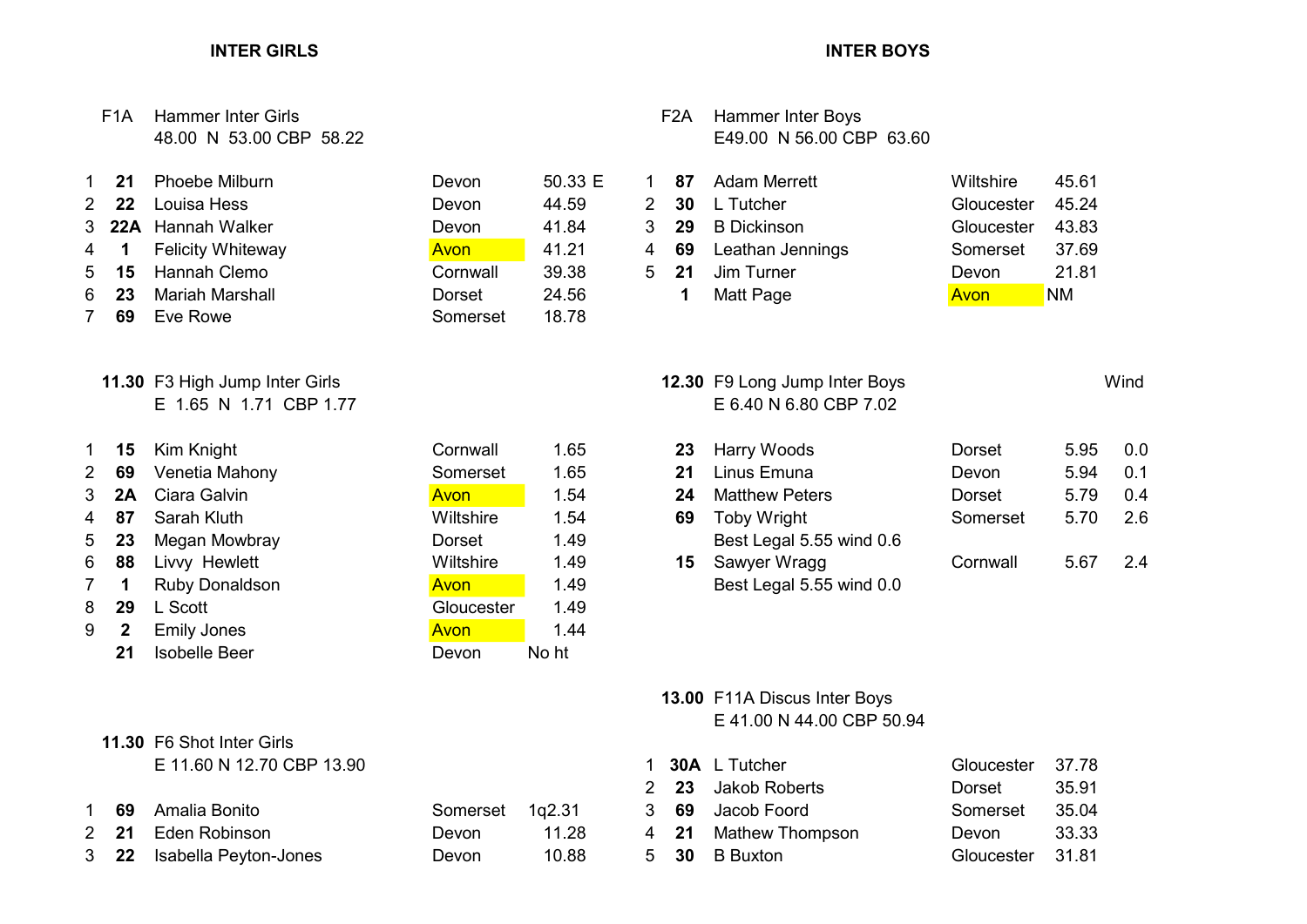|                | 4 22A | Phoebe Milburn                            | Devon      | 10.51  |                  | 6              | 87               | Jigme Ugyen Wangchuck                                    | Wiltshire     | 29.33 |      |
|----------------|-------|-------------------------------------------|------------|--------|------------------|----------------|------------------|----------------------------------------------------------|---------------|-------|------|
| 5              | 29    | A Hazell                                  | Gloucester | 9.95   |                  | $\overline{7}$ | 23               | George Ingram                                            | Dorset        | 22.58 |      |
| 6              | 23    | Amy Darragh                               | Dorset     | 8.53   |                  |                |                  |                                                          |               |       |      |
| $\overline{7}$ | 87    | Annabel Banham                            | Wiltshire  | 7.82   |                  |                |                  | 13.30 F13 High Jump Inter Boys<br>E 1.88 N 1.94 CBP 2.10 |               |       |      |
|                |       | 14.30 F15 Pole Vault Inter Girls          |            |        |                  |                |                  |                                                          |               |       |      |
|                |       | E 3.10 N 3.40 CBP 3.95                    |            |        |                  | 1              | 15               | Fin Thurman                                              | Cornwall      | 1.82  |      |
|                |       |                                           |            |        |                  | 2              | 87               | Peter Krunity-Salako                                     | Wiltshire     | 1.77  |      |
| 1              | 15    | <b>Bo Rason</b>                           | Cornwall   | 3.10   |                  | 3              | 23               | <b>Jakob Roberts</b>                                     | <b>Dorset</b> | 1.72  |      |
| $\overline{2}$ | 29    | S Bath                                    | Gloucester | 2.40   |                  | 4              | 24               | <b>Jack Williams</b>                                     | <b>Dorset</b> | 1.67  |      |
|                | 1     | Nyree Perry                               | Avon       | No Ht  |                  | 5              | 69               | <b>William Kern</b>                                      | Somerset      | 1.62  |      |
|                | 69    | <b>Yasmine Fettah</b>                     | Somerset   | No Ht  |                  |                |                  |                                                          |               |       |      |
|                |       |                                           |            |        |                  |                |                  |                                                          |               |       |      |
|                |       |                                           |            |        |                  |                |                  | 14.30 F15 Pole Vault Inter Boys                          |               |       |      |
|                |       |                                           |            |        |                  |                |                  | E 3.90 N 4.20 CBP 4.31                                   |               |       |      |
|                |       | 14.30 F17 Long Jump Inter Girls           |            |        |                  |                |                  |                                                          | Cornwall      | 3.70  |      |
|                |       | E 5.40 N 5.55 CBP 5.94                    |            |        | Wind 1           |                | 15<br>29         | James Rogers<br><b>B</b> Turbard                         |               | 3.30  |      |
|                | 21    | Eden Robinson                             |            | 5.53 E | 3.7 <sub>3</sub> | 2              | 69               | <b>Jack Hiett</b>                                        | Gloucester    | 3.20  |      |
| 1.             |       |                                           | Devon      |        |                  |                |                  |                                                          | Somerset      |       |      |
| 2              | 1     | Best Legal 4.90 Wind +1.0<br>Alice Wilson | Avon       | 5.37   | 1.0              |                |                  |                                                          |               |       |      |
| 3              | 23    | <b>Eleanor Mowbray</b>                    | Dorset     | 5.21   | 2.0              |                |                  | 15.30 F22 Triple Jump Inter Boys                         |               |       | Wind |
| 4              | 87    | <b>India West</b>                         | Wiltshire  | 4.94   | 0.0              |                |                  | E13.20 N 13.70 CBP 14.73                                 |               |       |      |
| 5              | 24    | Eva Welstead                              | Dorset     | 4.78   | 3.5              |                |                  |                                                          |               |       |      |
|                |       | no jump with legal wind speed             |            |        |                  |                | 21               | Linus Emuna                                              | Devon         | 13.44 | 0.6  |
| 6              | 15    | Freya Howard                              | Cornwall   | 4.48   | 3.32             |                | $\mathbf 1$      | George Isgrove                                           | Avon          | 13.20 | 0.0  |
|                |       | Best legal 4.37 Wind +0.8                 |            |        |                  | 3              | $\boldsymbol{2}$ | Destiny Sadiku                                           | Avon          | 12.93 | 0.0  |
|                |       |                                           |            |        |                  | 4              | 87               | <b>Will Taverner</b>                                     | Wiltshire     | 12.64 | 2.9  |
|                |       |                                           |            |        |                  |                |                  | Best legal 12.63 Wind 0.0                                |               |       |      |
|                |       | 14.30 F18 Javelin Inter Girls             |            |        |                  | 5              | 15               | Sawyer Wragg                                             | Cornwall      | 11.65 | 0.0  |
|                |       | E 38.00 N 41.00 CBP 44.98                 |            |        |                  | 6              | 29               | T-J Nickleson                                            | Gloucester    | 11.55 | 0.0  |
|                |       |                                           |            |        |                  | 7              | 23               | Dante Thompson                                           | Dorset        | 11.49 | 0.0  |
| 1              | 23    | <b>Maisy Herbert</b>                      | Dorset     | 34.01  |                  | 8              | 30               | I Evans                                                  | Gloucester    | 11.17 | 0.0  |
| 2              | 87    | <b>Katie New</b>                          | Wiltshire  | 30.54  |                  | 9              | 69               | Benji Pugh                                               | Somerset      | 10.96 | 0.0  |
| 3              | 69    | Savannah Lamb                             | Somerset   | 30.42  |                  |                |                  |                                                          |               |       |      |
| 4              | 21    | Lottie Chesworth                          | Devon      | 29.93  |                  |                |                  |                                                          |               |       |      |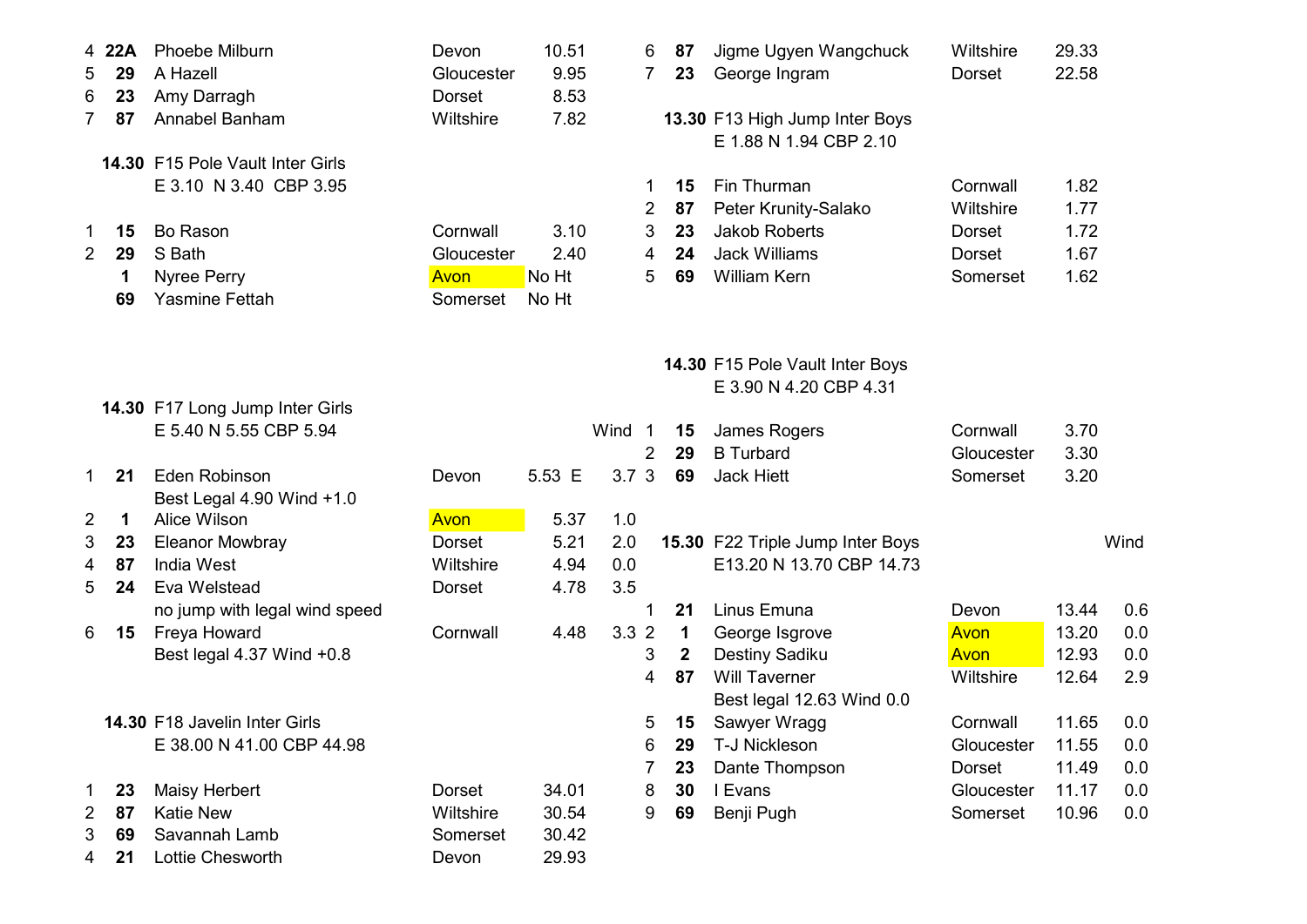| 5              | 70 | <b>Charlotte Wade</b>                | Somerset      | 29.67     |        |                |    | 15.30 F23 Shot Inter Boys    |               |       |
|----------------|----|--------------------------------------|---------------|-----------|--------|----------------|----|------------------------------|---------------|-------|
| 6              | 88 | <b>Saffron Turner</b>                | Wiltshire     | 29.54     |        |                |    | E 13.20 N 14.20 CBP 19.10    |               |       |
|                |    | 16.30 F26 Triple Jump Inter Girls    |               |           | Wind 1 |                | 1  | George Leite                 | <b>Avon</b>   | 14.45 |
|                |    | E 10.90 N 11.30 CBP 11.74            |               |           |        | 2              | 69 |                              | Somerset      | 12.62 |
|                |    |                                      |               |           |        |                |    | <b>Tyco Simmons</b>          |               |       |
|                |    |                                      |               |           |        | 3              | 21 | <b>Antony Lavis</b>          | Devon         | 12.50 |
| 1              | 23 | Megan Mowbray                        | <b>Dorset</b> | 10.86     | 0.64   |                | 29 | <b>B</b> Dickinson           | Gloucester    | 11.90 |
| $\overline{2}$ | 1  | Rosa May Ford                        | Avon          | 10.41     | 2.35   |                | 22 | Egan Ryder                   | Devon         | 10.55 |
|                |    | Best legal 10.20 Wind speed -5.1     |               |           |        | 6              | 87 | Jaime Duckett                | Wiltshire     | 10.50 |
| 3              | 69 | <b>Jasmine Porter</b>                | Somerset      | 9.53      | 0.07   |                | 88 | <b>Orhie Biuite</b>          | Wiltshire     | 10.16 |
| 4              | 87 | Abigail Evans                        | Wiltshire     | 9.31      | 0.08   |                | 23 | Leo Speck                    | <b>Dorset</b> | 10.15 |
| 5              | 21 | <b>Isobelle Beer</b>                 | Devon         | <b>NM</b> |        | 9              | 24 | <b>Jake Collier</b>          | Dorset        | 9.53  |
|                |    |                                      |               |           |        |                |    |                              |               |       |
|                |    | <b>16.30 F27A Discus Inter Girls</b> |               |           |        |                |    |                              |               |       |
|                |    | E 33.00 N 37.00 CBP 42.16            |               |           |        |                |    |                              |               |       |
|                |    |                                      |               |           |        |                |    | 17.15 F28 Javelin Inter Boys |               |       |
| 1              | 21 | <b>Nubia Evans-Shields</b>           | Devon         | 39.06 N   |        |                |    | E52.00 N 54.00 CBP 61.59     |               |       |
| $\overline{2}$ | 1  | Freya Holt                           | Avon          | 30.68     |        |                |    |                              |               |       |
| 3              | 69 | Beau-Lilly Barrington-Hibbert        | Somerset      | 28.47     |        |                |    |                              |               |       |
| 4              | 15 | Hannah Clemo                         | Cornwall      | 27.03     |        | $\mathbf 1$    | 29 | R Lombard                    | Gloucester    | 50.96 |
| 5              | 16 | Jemma Kearney                        | Cornwall      | 24.91     |        | $\overline{2}$ | 87 | <b>Sam Ennis</b>             | Wiltshire     | 46.95 |
| 6              | 23 | Erin Cooke                           | <b>Dorset</b> | 23.95     |        | 3              | 30 | L Columbini                  | Gloucester    | 46.95 |
| $\overline{7}$ | 87 | Amy Warburton                        | Wiltshire     | 17.38     |        | 4              | 23 | Simba Ingram                 | Dorset        | 41.45 |
|                | 24 | Pippa Skinsley                       | Dorset        | <b>NM</b> |        | 5              | 88 | Jaime Duckett                | Wiltshire     | 37.77 |
|                |    |                                      |               |           |        | 6              | 69 | <b>Oliver Hartwell</b>       | Somerset      | 37.17 |
|                |    |                                      |               |           |        | $\overline{7}$ | 15 | <b>Matt Brancher</b>         | Cornwall      | 34.45 |
|                |    |                                      |               |           |        |                |    |                              |               |       |
|                |    |                                      |               |           |        |                |    |                              |               |       |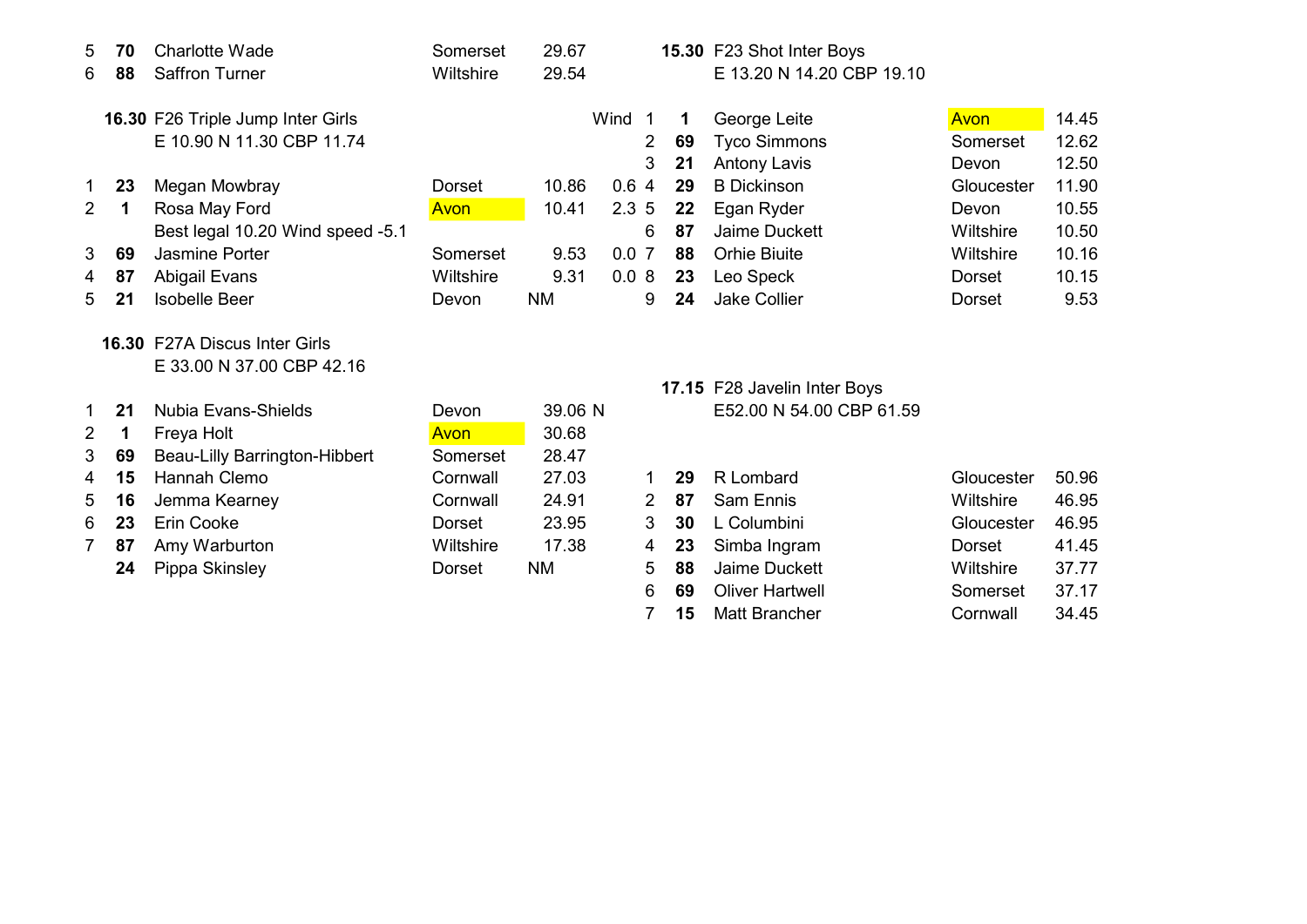|                                     | F1B                                                    | <b>Hammer Senior Girls</b><br>E 43.00 N 47.00 CBP 53.06                        |                                                             |                                           |                               | F <sub>2</sub> B      | <b>Hammer Senior Boys</b><br>E 50.00 N 58.00 CBP 65.12                    |                                             |                                                    |      |
|-------------------------------------|--------------------------------------------------------|--------------------------------------------------------------------------------|-------------------------------------------------------------|-------------------------------------------|-------------------------------|-----------------------|---------------------------------------------------------------------------|---------------------------------------------|----------------------------------------------------|------|
| 1.<br>$\overline{2}$<br>3<br>4<br>5 | 29<br>30<br>$\blacktriangleleft$<br>$\mathbf{2}$<br>69 | M Harvey<br>C Campion<br>Hannah Holman<br><b>Kacey Banks</b><br>Alice Anderson | Gloucester<br>Gloucester<br>Avon<br><b>Avon</b><br>Somerset | 43.99<br>39.45<br>30.93<br>23.57<br>17.75 | 1<br>$\overline{2}$<br>3<br>4 | 88A<br>88<br>21<br>69 | <b>Owen Merrett</b><br>James Viner<br><b>Ben Crosby</b><br>Louis Reynolds | Wiltshire<br>Wiltshire<br>Devon<br>Somerset | <b>CBP</b><br>66.60 N<br>54.73 E<br>33.40<br>18.93 |      |
|                                     |                                                        | 11.30 F4 High Jump Senior Girls<br>E 1.66 N 1.72 CBP 1.75                      |                                                             |                                           |                               |                       | 12.30 F10A Triple Jump Senior Boys<br>E 13.50 N 14.20 CBP 14.93           |                                             |                                                    | Wind |
| 1                                   | 1                                                      | <b>Lily Bailey</b>                                                             | Avon                                                        | 1.66                                      | $\mathbf 1$                   | 23                    | <b>Ben Butcher</b>                                                        | <b>Dorset</b>                               | 13.61                                              | 2.5  |
| $\overline{2}$                      | 21                                                     | Ella Isaias                                                                    | Devon                                                       | 1.63                                      |                               |                       | Best Legal13.23 Wind +1.9                                                 |                                             |                                                    |      |
| 3                                   | 23                                                     | Zara Vaughan                                                                   | <b>Dorset</b>                                               | 1.50                                      | $\overline{2}$                | 21                    | <b>Matthew Newton</b>                                                     | Devon                                       | 12.22                                              | 2.1  |
| 4                                   | 69                                                     | Kai Snell                                                                      | Somerset                                                    | 1.45                                      |                               |                       | Best Legal12.17 Wind +1.8                                                 |                                             |                                                    |      |
|                                     |                                                        | 14.30 F15 Pole Vault Senior Girls<br>E 3.20 N 3.50 CBP 3.60                    |                                                             |                                           |                               |                       | 14.30 F15 Pole Vault Senior Boys<br>E 4.20 N 4.50 CBP 4.70                |                                             |                                                    |      |
|                                     |                                                        |                                                                                |                                                             |                                           | 1                             | 87                    | Tom Oram                                                                  | Wiltshire                                   | 4.00                                               |      |
| 1.                                  | 1                                                      | Sophie Hornung                                                                 | <b>Avon</b>                                                 | 2.40                                      | $\overline{2}$                | 29                    | S Ouiles                                                                  | Gloucester                                  | 4.00                                               |      |
| $\overline{2}$                      | 69                                                     | Sabrina Jones                                                                  | Somerset                                                    | 2.10                                      |                               | 69                    | <b>Ben Sheldon</b>                                                        | Somerset                                    | No ht                                              |      |
|                                     |                                                        | 14.30 F18A Javelin Senior Girls<br>E 37.00 N 40.00 CBP 45.06                   |                                                             |                                           |                               |                       | 14.30 F19 Discus Senior Boys<br>E 40.00 N 46.00 CBP 57.61                 |                                             |                                                    |      |
| 1                                   | 69                                                     | Sophie Hamilton                                                                | Somerset                                                    | 42.05 N                                   |                               |                       |                                                                           |                                             |                                                    |      |
| $\overline{2}$                      | 29                                                     | M Davis                                                                        | Gloucester                                                  | 38.33 E                                   | 1                             | $\mathbf 1$           | Josh Schrijver                                                            | Avon                                        | 42.68                                              |      |
| 3                                   | 21                                                     | Imogen Lee                                                                     | Devon                                                       | 27.14                                     | $\overline{2}$                | 21                    | <b>Ben Crosby</b>                                                         | Devon                                       | 39.97                                              |      |
| 4                                   | 23                                                     | <b>Courtney Cox</b>                                                            | <b>Dorset</b>                                               | 23.81                                     | 3                             | 15                    | Fabio Zamparelli F20                                                      | Cornwall                                    | 39.34                                              |      |
|                                     |                                                        |                                                                                |                                                             |                                           |                               |                       |                                                                           |                                             |                                                    |      |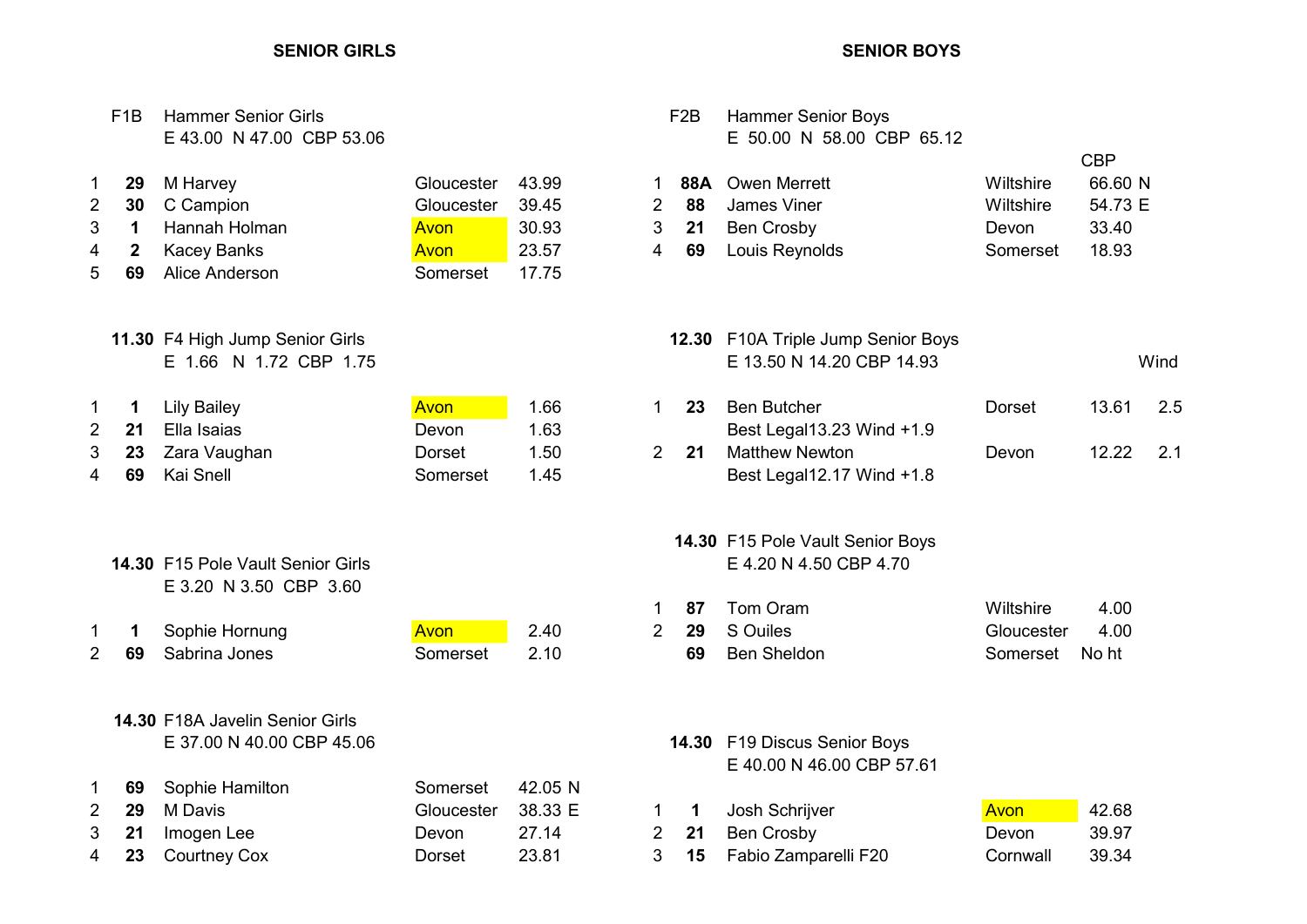|                |                  |                                     |               |           |      | 5              | 16          | <b>Isaac Murray</b>         | Cornwall      | 31.90 |
|----------------|------------------|-------------------------------------|---------------|-----------|------|----------------|-------------|-----------------------------|---------------|-------|
|                |                  |                                     |               |           |      | 6              | 69          | <b>Devrim Tarr</b>          | Somerset      | 22.88 |
|                |                  | 15.30 F20 Long Jump Senior Girls    |               |           |      |                |             |                             |               |       |
|                |                  | E 5.40 N 5.60 CBP 6.12              |               |           | Wind |                |             | <b>Rhys Allen</b>           | Guest         | 53.43 |
| 1              | 69               | Lucy Fellows                        | Somerset      | 5.92      | 0.0  |                | 15.30       | F21 High Jump Senior Boys   |               |       |
| $\overline{2}$ | 21               | Katie Chapman                       | Devon         | 5.72      | 0.2  |                |             | E 1.95 N 2.01 CBP 2.08      |               |       |
| 3              | 88               | Amelia Watling                      | Wiltshire     | 5.70      | 0.9  |                |             |                             |               |       |
| 4              | 70               | Seren Rodgers                       | Somerset      | 5.67      | 0.1  | 1              | $\mathbf 1$ | <b>Luke Ball</b>            | Avon          | 2.04  |
| 5              | 15               | <b>Zara Mitchell</b>                | Cornwall      | 5.59      | 2.6  | $\overline{2}$ | 21          | Leon Biaggi                 | Devon         | 1.85  |
|                |                  | Best legal 5.37 Wind+0.9            |               |           |      | 3              | 69          | Louis Reynolds              | Somerset      | 1.80  |
| 6              | 87               | Delleah Belgrave                    | Wiltshire     | 5.54      | 1.8  |                |             |                             |               |       |
| 7              | 23               | Georgina Stokes                     | <b>Dorset</b> | 5.40      | 9    |                |             |                             |               |       |
| 8              | $\boldsymbol{2}$ | <b>Lily Bailey</b>                  | Avon          | 5.17      | 0.6  |                |             |                             |               |       |
| 9              | $\mathbf 1$      | Eleni Francis                       | Avon          | 5.15      | 2.1  |                |             | 15.30 F23A Shot Senior Boys |               |       |
|                |                  | Best legal 5.12 wind 0.0            |               |           |      |                |             | E 12.80 N 13.70 CBP 20.13   |               |       |
| 10             | 22A              | <b>Megan Hamilton-Strong</b>        | Devon         | 4.93      | 2.6  |                |             |                             |               |       |
|                |                  | Best legal 4.82 Wind +0.9           |               |           |      | 1              | $\mathbf 1$ | Josh Schrijver              | Avon          | 14.08 |
|                | 22               | <b>Chloe Harris</b>                 | Devon         | <b>NM</b> |      | $\overline{2}$ | 15          | Fabio Zamparelli F20        | Cornwall      | 13.92 |
|                |                  |                                     |               |           |      | 3              | 21          | <b>Will Saltmarsh</b>       | Devon         | 13.35 |
|                |                  | 16.30 F26A Triple Jump Senior Girls |               |           |      | 4              | 69          | <b>Devrim Tarr</b>          | Somerset      | 10.56 |
|                |                  | E 11.10 N 11.40 CBP 12.02           |               |           | Wind | $\sqrt{5}$     | 23          | Denys Tiasko                | <b>Dorset</b> | 10.49 |
|                |                  |                                     |               |           |      | 6              | 16          | <b>Isaac Murray</b>         | Cornwall      | 10.04 |
| 1              | 21               | Georgie Scoot                       | Devon         | 12.46     | 0.0  |                |             |                             |               |       |
| 2              | 23               | Lauren Hill                         | Dorset        | 11.55     | 0.1  |                |             |                             |               |       |
| 3              | 22A              | <b>Emily Churchill</b>              | Devon         | 10.01     | 0.7  |                | 16.30       | F25 Long Jump Senior Boys   |               |       |
|                |                  |                                     |               |           |      |                |             | E 6.70 N 6.80 CBP 7.22      |               |       |
|                |                  | 16.30 F27B Discus Senior Girls      |               |           |      |                |             |                             |               |       |
|                |                  | E 36.00 N 39.00 CBP 52.21           |               |           |      | 1              | 21          | <b>Ben Callard</b>          | Devon         | 6.68  |
|                |                  |                                     |               |           |      |                |             | Best legal 6.50 Wind +1.4   |               |       |
| 1              | 23               | <b>Evelyn Young</b>                 | <b>Dorset</b> | 23.20     |      | 2              | 23          | <b>Daniel Perry</b>         | <b>Dorset</b> | 6.38  |
| $\overline{2}$ | 69               | Osazuware Eribo                     | Somerset      | 20.22     |      | 3              | 69          | Adetokunbo Akanbi-Mortimer  | Somerset      | 6.15  |
| 3              | 1                | Moni Brady                          | Avon          | 19.37     |      |                |             |                             |               |       |
|                |                  |                                     |               |           |      |                |             |                             |               |       |

|                |                  |                                     |               |           |      | 4              | 23          | Henry Kingsbury            | Dorset        | 33.94 |      |
|----------------|------------------|-------------------------------------|---------------|-----------|------|----------------|-------------|----------------------------|---------------|-------|------|
|                |                  |                                     |               |           |      | 5              | 16          | <b>Isaac Murray</b>        | Cornwall      | 31.90 |      |
|                |                  |                                     |               |           |      | 6              | 69          | <b>Devrim Tarr</b>         | Somerset      | 22.88 |      |
|                |                  | 15.30 F20 Long Jump Senior Girls    |               |           |      |                |             |                            |               |       |      |
|                |                  | E 5.40 N 5.60 CBP 6.12              |               |           | Wind |                |             | <b>Rhys Allen</b>          | Guest         | 53.43 |      |
| 1              | 69               | <b>Lucy Fellows</b>                 | Somerset      | 5.92      | 0.0  |                | 15.30       | F21 High Jump Senior Boys  |               |       |      |
| $\mathbf 2$    | 21               | Katie Chapman                       | Devon         | 5.72      | 0.2  |                |             | E 1.95 N 2.01 CBP 2.08     |               |       |      |
| 3              | 88               | Amelia Watling                      | Wiltshire     | 5.70      | 0.9  |                |             |                            |               |       |      |
| 4              | 70               | Seren Rodgers                       | Somerset      | 5.67      | 0.1  | $\mathbf 1$    | 1           | <b>Luke Ball</b>           | Avon          | 2.04  |      |
| 5              | 15               | <b>Zara Mitchell</b>                | Cornwall      | 5.59      | 2.6  | $\overline{2}$ | 21          | Leon Biaggi                | Devon         | 1.85  |      |
|                |                  | Best legal 5.37 Wind+0.9            |               |           |      | 3              | 69          | Louis Reynolds             | Somerset      | 1.80  |      |
| 6              | 87               | Delleah Belgrave                    | Wiltshire     | 5.54      | 1.8  |                |             |                            |               |       |      |
| 7              | 23               | Georgina Stokes                     | Dorset        | 5.40      | 9    |                |             |                            |               |       |      |
| 8              | $\boldsymbol{2}$ | <b>Lily Bailey</b>                  | Avon          | 5.17      | 0.6  |                |             |                            |               |       |      |
| 9              | 1                | <b>Eleni Francis</b>                | Avon          | 5.15      | 2.1  |                | 15.30       | F23A Shot Senior Boys      |               |       |      |
|                |                  | Best legal 5.12 wind 0.0            |               |           |      |                |             | E 12.80 N 13.70 CBP 20.13  |               |       |      |
| 10             | 22A              | <b>Megan Hamilton-Strong</b>        | Devon         | 4.93      | 2.6  |                |             |                            |               |       |      |
|                |                  | Best legal 4.82 Wind +0.9           |               |           |      | 1              | $\mathbf 1$ | Josh Schrijver             | Avon          | 14.08 |      |
|                | 22               | <b>Chloe Harris</b>                 | Devon         | <b>NM</b> |      | $\overline{c}$ | 15          | Fabio Zamparelli F20       | Cornwall      | 13.92 |      |
|                |                  |                                     |               |           |      | 3              | 21          | <b>Will Saltmarsh</b>      | Devon         | 13.35 |      |
|                |                  | 16.30 F26A Triple Jump Senior Girls |               |           |      | 4              | 69          | Devrim Tarr                | Somerset      | 10.56 |      |
|                |                  | E 11.10 N 11.40 CBP 12.02           |               |           | Wind | 5              | 23          | Denys Tiasko               | Dorset        | 10.49 |      |
|                |                  |                                     |               |           |      | 6              | 16          | <b>Isaac Murray</b>        | Cornwall      | 10.04 |      |
| 1              | 21               | Georgie Scoot                       | Devon         | 12.46     | 0.0  |                |             |                            |               |       |      |
| 2              | 23               | <b>Lauren Hill</b>                  | <b>Dorset</b> | 11.55     | 0.1  |                |             |                            |               |       |      |
| 3              | 22A              | <b>Emily Churchill</b>              | Devon         | 10.01     | 0.7  |                | 16.30       | F25 Long Jump Senior Boys  |               |       |      |
|                |                  |                                     |               |           |      |                |             | E 6.70 N 6.80 CBP 7.22     |               |       | Wind |
|                |                  | 16.30 F27B Discus Senior Girls      |               |           |      |                |             |                            |               |       |      |
|                |                  | E 36.00 N 39.00 CBP 52.21           |               |           |      | 1              | 21          | <b>Ben Callard</b>         | Devon         | 6.68  | 2.8  |
|                |                  |                                     |               |           |      |                |             | Best legal 6.50 Wind +1.4  |               |       |      |
| 1              | 23               | <b>Evelyn Young</b>                 | <b>Dorset</b> | 23.20     |      | $\overline{2}$ | 23          | <b>Daniel Perry</b>        | <b>Dorset</b> | 6.38  | 0.0  |
| $\overline{2}$ | 69               | Osazuware Eribo                     | Somerset      | 20.22     |      | 3              | 69          | Adetokunbo Akanbi-Mortimer | Somerset      | 6.15  | 0.9  |
|                |                  |                                     |               |           |      |                |             |                            |               |       |      |

11.30 F6A Shot Senior Girls E 10.50 N 11.40 CBP 12.87